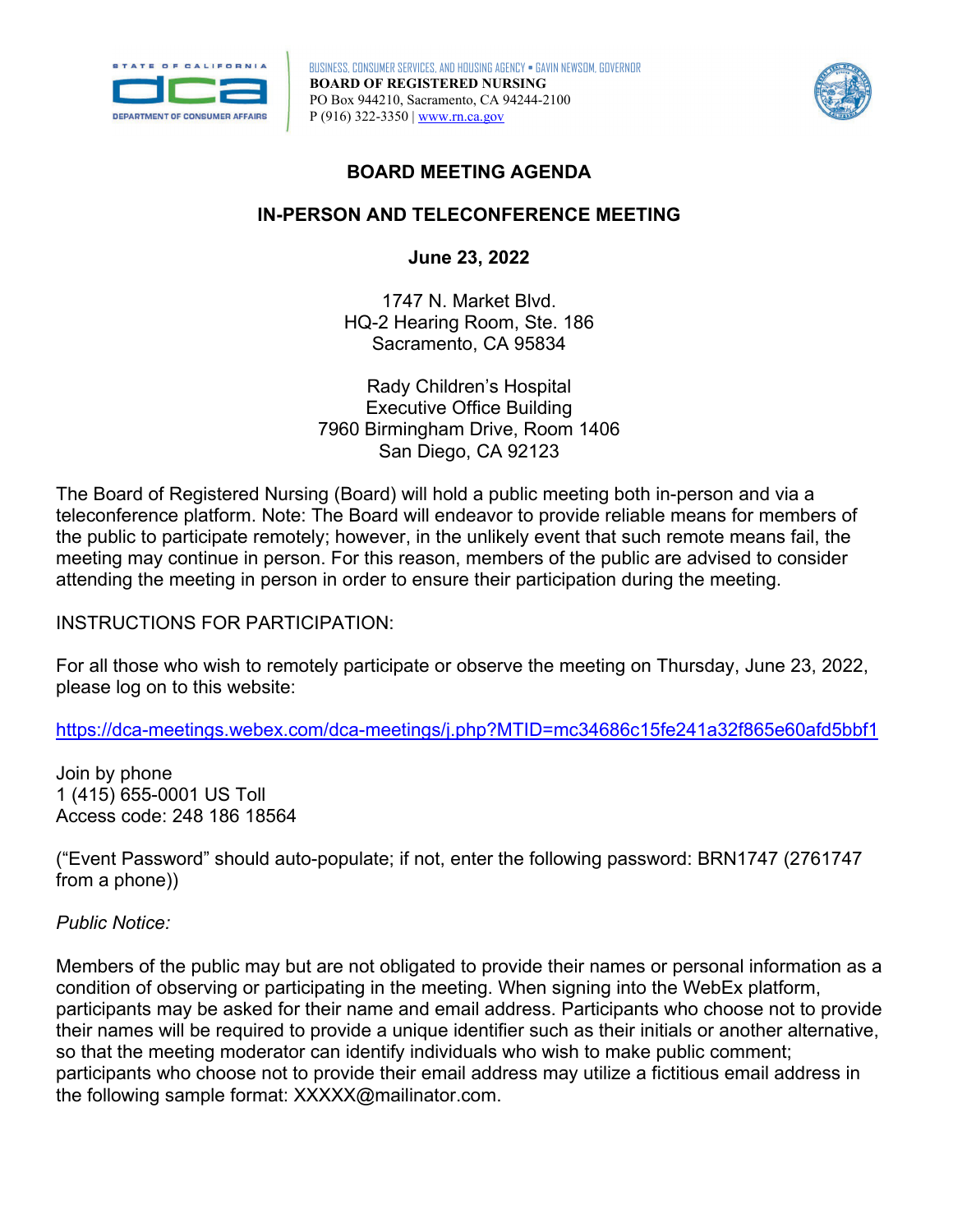



As an alternative, members of the public who wish to observe the public portion of the Board meeting without making public comment can do so (provided no unforeseen technical difficulties) at: <https://thedcapage.blog/webcasts/>

Public comments will be limited to two minutes unless, in the discretion of the Board, circumstances require a shorter period; members of the public will not be permitted to "yield" their allotted time to other members of the public to make comments.

# **Thursday, June 23, 2022 – 9:00 a.m. Board Meeting**

*NOTE: ACTION MAY BE TAKEN ON ANY ITEM LISTED ON THIS AGENDA, INCLUDING INFORMATION ONLY ITEMS.* 

- **1.0 Call to Order, Roll Call, and Establishment of a Quorum**
- **2.0 General Instructions for the Format of a Teleconference Call**
- **3.0 Public Comment for Items Not on the Agenda; Items for Future Agendas**

*Please Note: The Board may not discuss or act on any matter raised during the Public Comment section that is not included on this agenda, except to decide whether to place the matter on the agenda of a future meeting. (Gov. Code, §§ 11125 and 11125.7, subd. (a).)* 

- **4.0 Discussion and Possible Action Regarding Appointment by Board President of Committee Members and/or Chairs, and Approval by the Board**
- **5.0 Discussion and Possible Action regarding review and approval of the corrected charters for the Nursing Practice Committee, Nurse Practitioner Advisory Committee, Nurse-Midwifery Advisory Committee, and APRN Advisory Committee**
- **6.0 Discussion and Possible Action Regarding Revisions to Previously Board-Approved Proposed Regulatory Text to Amend California Code of Regulations, Title 16, Section 1427 (Clinical Facilities)**
- **7.0 Discussion and Possible Action Regarding Voluntary Pause of BSN and FNP Programs at Holy Names University**
- **8.0 Discussion and Possible Action Regarding Request From Samuel Merritt University for One-Time Enrollment Increase**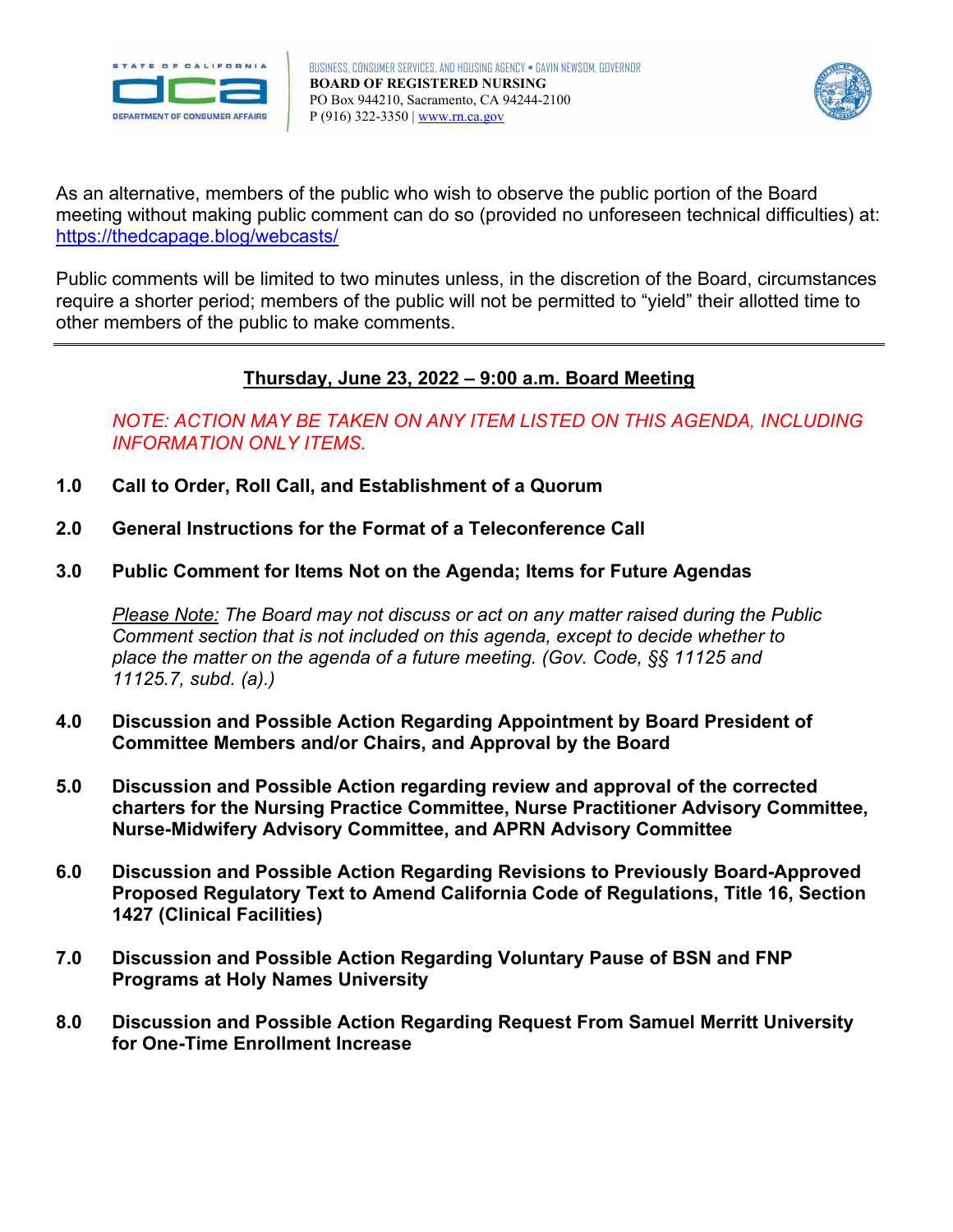



# **9.0 Legislative Update and Discussion of Bills Relevant to the Board from the 2021-2022 Legislative Session [Please click on bill number for hyperlink to bill text]**

## **DIRECT IMPACT BILLS**

- 1. [AB 562 \(Low\),](https://leginfo.legislature.ca.gov/faces/billNavClient.xhtml?bill_id=202120220AB562) Frontline COVID-19 Provider Mental Health Resiliency Act of 2021: Health Care Providers: Mental Health Services
- 2. [AB 646 \(Low\),](https://leginfo.legislature.ca.gov/faces/billNavClient.xhtml?bill_id=202120220AB646) Department of Consumer Affairs: Boards: Expunged Convictions
- 3. [AB 657 \(Cooper\),](https://leginfo.legislature.ca.gov/faces/billNavClient.xhtml?bill_id=202120220AB657) Healing arts: expedited licensure process: applicants providing abortion services
- 4. [AB 852 \(Wood\),](https://leginfo.legislature.ca.gov/faces/billNavClient.xhtml?bill_id=202120220AB852) Health care practitioners: electronic prescriptions: nurse practitioner scope of practice: practice without standardized procedures
- 5. [AB 858 \(Jones-Sawyer\),](https://leginfo.legislature.ca.gov/faces/billNavClient.xhtml?bill_id=202120220AB858) Employment: Health Information Technology: Clinical Practice Guidelines: Worker Rights
- 6. [AB 1604 \(Holden\),](https://leginfo.legislature.ca.gov/faces/billNavClient.xhtml?bill_id=202120220AB1604) The Upward Mobility Act of 2022: Boards and Commissions: Civil Service: Examinations: Classifications
- 7. [AB 1662 \(Gipson\),](https://leginfo.legislature.ca.gov/faces/billNavClient.xhtml?bill_id=202120220AB1662) Licensing Boards: Disqualification from Licensure: Criminal **Conviction**
- 8. [AB 1711 \(Seyarto\),](https://leginfo.legislature.ca.gov/faces/billNavClient.xhtml?bill_id=202120220AB1711) Privacy: Breach
- 9. [AB 2188 \(Quirk\),](https://leginfo.legislature.ca.gov/faces/billNavClient.xhtml?bill_id=202120220AB2188) Discrimination in Employment: Use of Cannabis
- 10. [AB 2626 \(Calderon\),](https://leginfo.legislature.ca.gov/faces/billNavClient.xhtml?bill_id=202120220AB2626) Medical Board of California: Licensee Discipline: Abortion
- 11. [AB 2684 \(Committee on Business and Professions\),](https://leginfo.legislature.ca.gov/faces/billNavClient.xhtml?bill_id=202120220AB2684) Nursing
- 12. [SB 1237 \(Newman\),](https://leginfo.legislature.ca.gov/faces/billNavClient.xhtml?bill_id=202120220SB1237) Licenses: Military Service
- 13. [SB 1365 \(Jones\),](https://leginfo.legislature.ca.gov/faces/billNavClient.xhtml?bill_id=202120220SB1365) Licensing Boards: Procedures
- 14. [SB 1375 \(Atkins\),](https://leginfo.legislature.ca.gov/faces/billNavClient.xhtml?bill_id=202120220SB1375) Nursing: Nurse Practitioners
- 15. [SB 1424 \(Nielsen\),](https://leginfo.legislature.ca.gov/faces/billNavClient.xhtml?bill_id=202120220SB1424) Consumer Affairs: The Department of Consumer Affairs
- 16. [SB 1451 \(Borgeas\),](https://leginfo.legislature.ca.gov/faces/billNavClient.xhtml?bill_id=202120220SB1451) Department of Consumer Affairs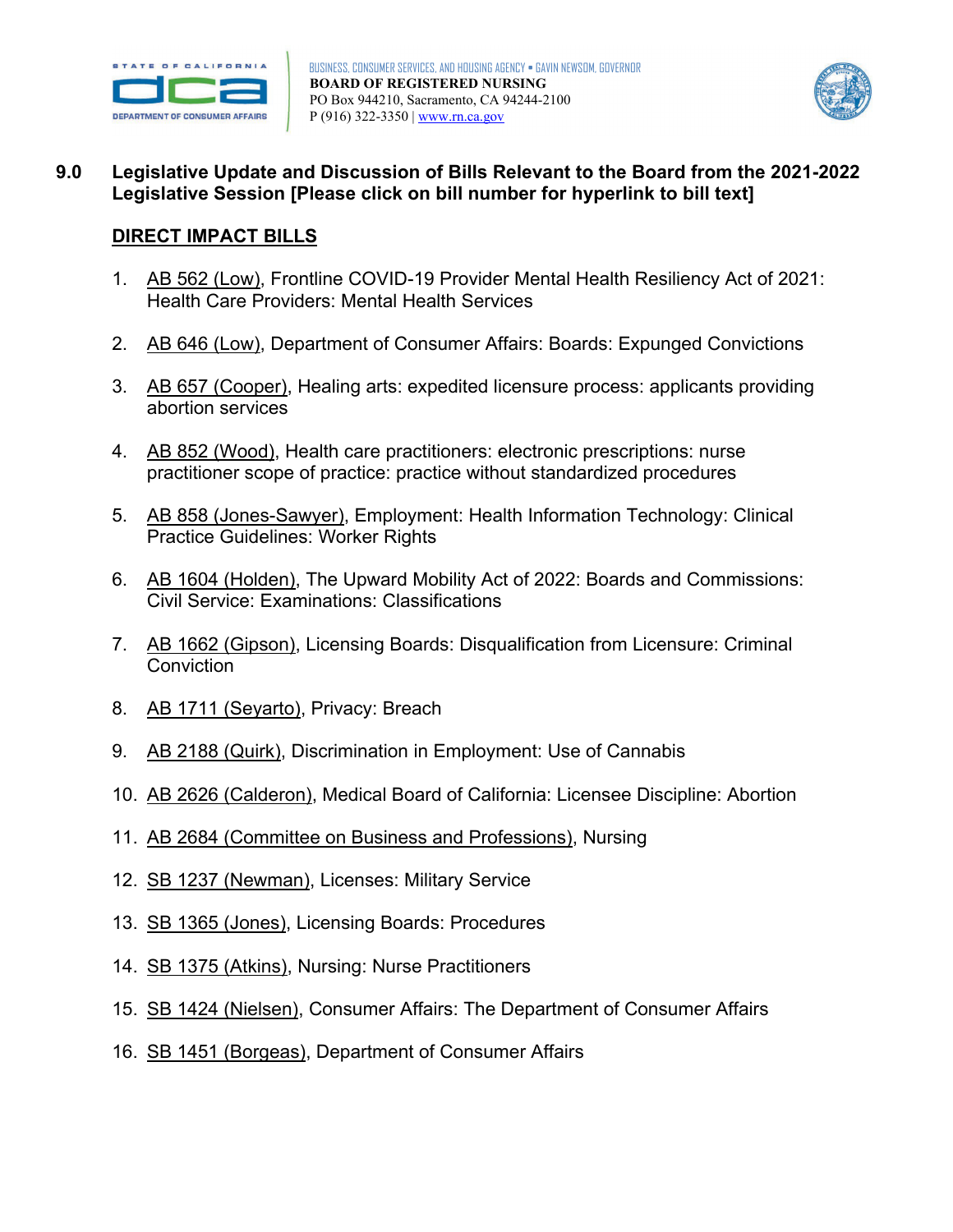



## **INDIRECT IMPACT BILLS**

- 1. [AB 1105 \(Rodriguez\),](https://leginfo.legislature.ca.gov/faces/billNavClient.xhtml?bill_id=202120220AB1105&firstNav=tracking) Hospital Workers: COVID-19 Testing
- 2. [AB 1120 \(Irwin\),](https://leginfo.legislature.ca.gov/faces/billNavClient.xhtml?bill_id=202120220AB1120) Clinical Laboratories: Blood Withdrawal
- 3. [AB 1810 \(Levine\),](https://leginfo.legislature.ca.gov/faces/billNavClient.xhtml?bill_id=202120220AB1810) Pupil Health: Seizure Disorders
- 4. [AB 1914 \(Davies\),](https://leginfo.legislature.ca.gov/faces/billNavClient.xhtml?bill_id=202120220AB1914) Resource Family Approval: Training
- 5. [AB 2107 \(Flora\),](https://leginfo.legislature.ca.gov/faces/billNavClient.xhtml?bill_id=202120220AB2107) Clinical Laboratory Testing
- 6. [AB 2548 \(Nazarian\)](https://leginfo.legislature.ca.gov/faces/billNavClient.xhtml?bill_id=202120220AB2548) Healthier Homes Age in Place Nursing Homes
- 7. [AB 2790 \(Wicks\),](https://leginfo.legislature.ca.gov/faces/billNavClient.xhtml?bill_id=202120220AB2790) Reporting of Crimes: Mandated Reporters
- 8. [SB 213 \(Cortese\),](https://leginfo.legislature.ca.gov/faces/billNavClient.xhtml?bill_id=202120220SB213&firstNav=tracking) Workers' Compensation: Hospital Employees
- 9. [SB 441 \(Hurtado\),](https://leginfo.legislature.ca.gov/faces/billNavClient.xhtml?bill_id=202120220SB441) Health Care Workforce Training Programs: Geriatric Medicine
- 10. [SB 637 \(Newman\),](https://leginfo.legislature.ca.gov/faces/billNavClient.xhtml?bill_id=202120220SB637&firstNav=tracking) Health Facility Reporting: Staffing
- 11. [SB 731 \(Durazo\),](https://leginfo.legislature.ca.gov/faces/billNavClient.xhtml?bill_id=202120220SB731) Criminal Records: Relief
- 12. [SB 962 \(Jones\),](https://leginfo.legislature.ca.gov/faces/billNavClient.xhtml?bill_id=202120220SB962) Healing Arts: Clinical Laboratory Technology: Moderate-Complexity Laboratories
- 13. [SB 1134 \(Melendez\),](https://leginfo.legislature.ca.gov/faces/billNavClient.xhtml?bill_id=202120220SB1134) Substance Use Disorder Counselors: Allied Behavioral Health Board
- 14. [SB 1334 \(Bradford\),](https://leginfo.legislature.ca.gov/faces/billNavClient.xhtml?bill_id=202120220SB1334) Meal and Rest Periods: Hospital Employees
- 15. [SB 1475 \(Glazer\),](https://leginfo.legislature.ca.gov/faces/billNavClient.xhtml?bill_id=202120220SB1475) Blood Banks: Collection

## **NOT ADVANCING BILLS**

#### Not Advancing - Direct Impact

- 1. [AB 1756 \(Smith\),](https://leginfo.legislature.ca.gov/faces/billNavClient.xhtml?bill_id=202120220AB1756) Department of Consumer Affairs
- 2. [AB 1996 \(Cooley\),](https://leginfo.legislature.ca.gov/faces/billNavClient.xhtml?bill_id=202120220AB1996) State Government: Administrative Regulations: Review
- 3. [SB 1031 \(Ochoa Bogh\),](https://leginfo.legislature.ca.gov/faces/billNavClient.xhtml?bill_id=202120220SB1031) Healing Arts Boards: Inactive License Fees